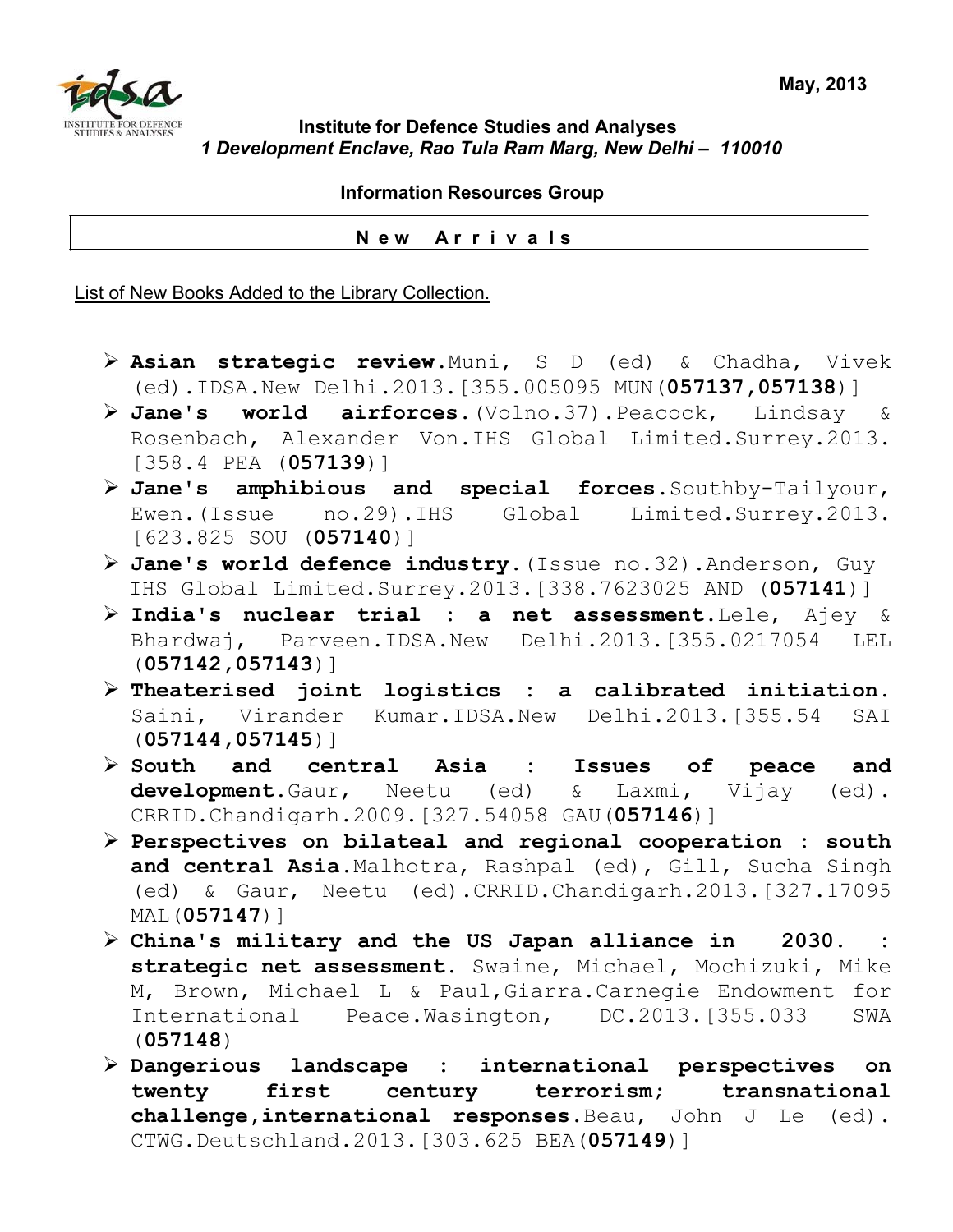- ¾ **Afghanistan's security sector governance challenges**.DCAF Afghanistan Working Group.Procon Ltd.Geneva.2011.[355.581 DCA(**057150**)]
- ¾ **Nepal's national interests II : secularism, free and responsible media and foreign employment.**Pandey, Nishchal N (ed) & Delinic, Tomislav (ed).CSAS and KAS.Kathmandu. 2013.[327.5496 PAN(**057151**)]
- ¾ **Defence management : an introduction**.Bucur Marcu, Hari, Fluri, Philipp & Tagarev, Todor.Procon Limited.Geneva. 2009.[355.6 BUC (**057152**)]
- ¾ **Handbook on human rights and fundamental freedoms of armed forces personnel**.Leigh, Ian, Hans, Lazzarini, Cecilia & Clements, Ian.ODIHR.Warsaw.2008.[342.4085 LEI (**057153**)]
- ¾ **Trans Himalaya : discoveries and adventures in Tibet**.(Vol 1).Hedin, Sven.Macmillan and Co.London.1909.[915.15 HED **(057154)]**
- ¾ **Trans Himalaya : discoveries and adventures in Tibet.(**Vol II).Hedin, Sven.Macmillan and co.London.1909.[915.15 HED (**057155**)]
- ¾ **Cyber warfare : techniques, tactics and tools for security practitioners.**Andress, Jason & Winterfeld, Steve,Rogers, Russ.Elsevier Inc.Waltham.2011.[355.343 AND (**057156**)]
- ¾ **Human security report 2005 : war and peace in 21st century.**University of British Columbia.Oxford University Press.Oxford.2005.[303.6 UNI(**057157**)]
- ¾ **Shaking the heavens and splitting the earth : Chinese air force employment concepts in the 21st century**.Cliff, Roger, Fei, John, Hagen, Jeff & Hague, Elizabeth.Rand. Pittsburgh.2011.[358.40951 CLI (**057158**)]
- ¾ **Water sector in Pakistan : policy, politics, management**.Bisht, Medha.IDSA.New Delhi.2013.[333.910095491 BIS (**057159,057160**)]
- ¾ **India China relations : a new paradigm**.Das, Rup Narayan IDSA.New Delhi.2013.[327.54051 DAS (**057161,057162**)]
- ¾ **Beyond stereotypes : contours of the transition in Jammu and Kashmir**.Anant, Arpita.IDSA.NewDelhi.2013.[303.409546 ANA (**057163,057164**)]
- ¾ **National interests and threat perceptions : exploring the Chinese discourse**.Gupta, Rukmani.IDSA.New Delhi.2013.[951 GUP (**057165,0571666**)]
- ¾ **Science of military strategy**.Guangqian, Peng (ed) & Youzhi, Yao(ed).Military Science Publishing House. Beijing.2005.[355.02 GUA(**057167**)]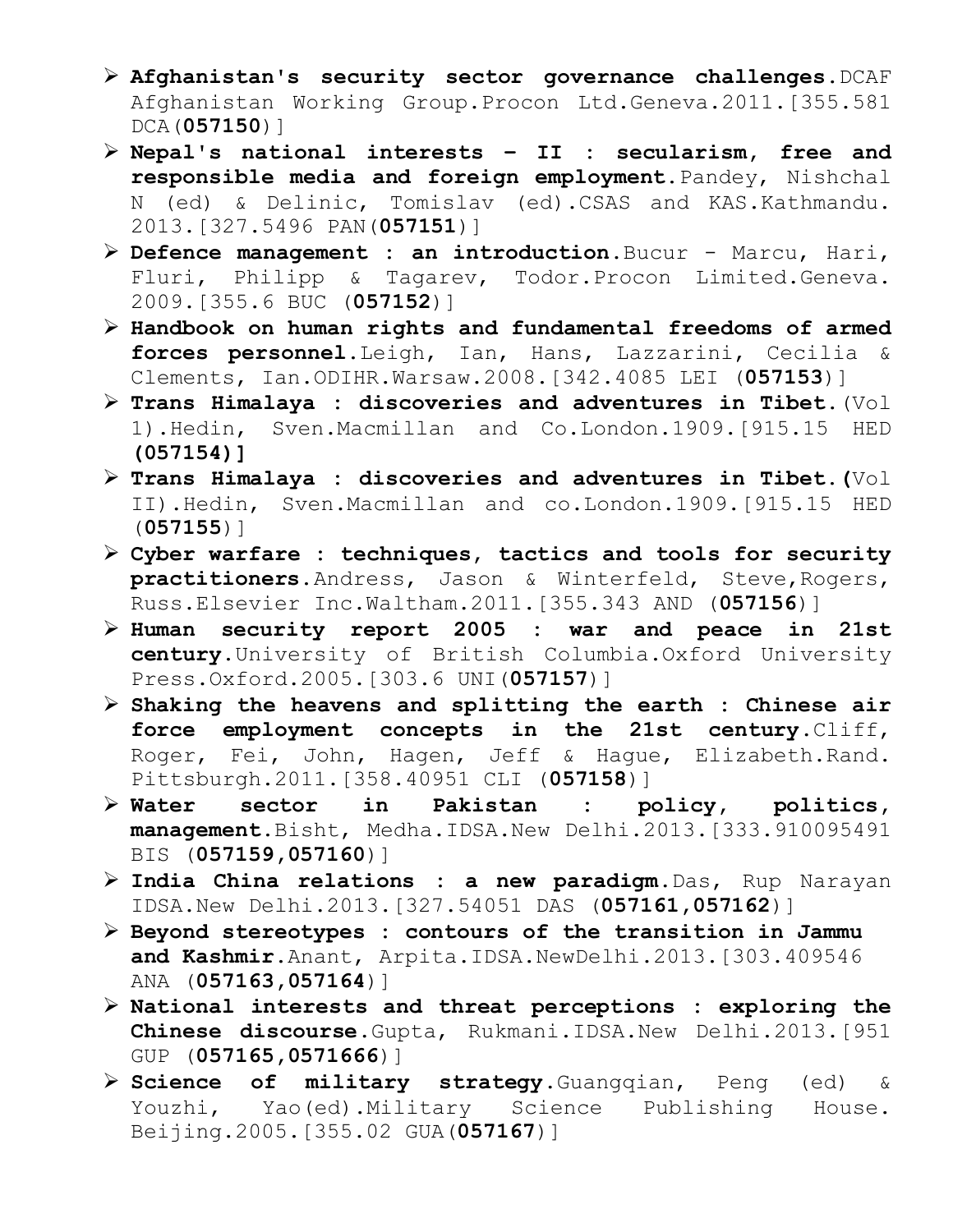- ¾ **Representing dalit bodies in colonial north India**.Gupta, Charu.Nehru Memorial Museum and Library.New Delhi.2012. [954.03 GUP (**057168**)]
- ¾ **Colonialism and its nomads in south India**.Bhukya, Bhangya. NMML.New Delhi.2012.[954.03 BHU (**057169**)]
- ¾ **Environmental crisis and social dismemberment in northwest India during the pre - colonial period.**Devra, G S L.NMML. New Delhi.2012.[363.70954 DEV (**057170**)]
- ¾ **Does India have history? does history have India**?. Trautmann, Thomas R.NMML.New Delhi.2012.[954 TRA (**057171**)]
- ¾ **Patrick Geddes and the metropolis**.Datta, Partho.NMML.New Delhi.2012.[307.12160954 DAT (**057172**)]
- ¾ **Exploring spaces for women in early medieval Kashmir.**Rangachari, Devika.NMML.New Delhi.2012.[954.6 RAN (**057173**)]
- ¾ **Industrialization, dirigisme and capitalists :Indian big business from independence to liberalization.**Mazumdar, Surajit.NMML.New Delhi.2012.[338.954 MAZ (**057174**)]
- ¾ **Abyss of modernity : questioning political violence**. Simeon, Dilip.NMML.New Delhi.2013.[320.01 SIM (**057175**)]
- ¾ **Anticolonial ethics of Lala Har Dayal's hints for self culture**.Elam, J. Daniel.NMML.New Delhi.2013.[923.254 ELA (**057176**)]
- ¾ **Marathas, Rajputs, and Afghans in mideighteenth century India : Bhausahebanchi Bakhar and the articulation of cultural difference in pre-colonial India**.Deshpande, Anirudh.NMML.New Delhi.2013.[954.02 DES (**057177**)]
- ¾ **Ramana Maharshi and the battle with cancer : notes on life, detachment and devotees accounts**.Visvanathan, Susan.NMML. New Delhi.2013.[922.94554 VIS (**057178**)]
- ¾ **Political representation : Ambedkar and the electoral method.**Vundru, Raja sekhar.NMML.New Delhi.2013.[923.254 VUN (**057179**)]
- ¾ **India's climate change strategy after Durban**.Saran, Shyam. NMML.New Delhi.2012.[363.70 SAR (**057180**)]
- ¾ **Workers, unions and the left : responding to the global crisis.**Hensman, Rohini.NMML.New Delhi.2012.[331.8 HEN (**057181**)]
- ¾ **Politics of social justice : an evaluation of the Bahujan Samaj Party in Uttar pradesh**.Sarkar, Jayabrata.NMML.New Delhi.2012.[324.209542 SAR (**057182**)]
- ¾ **Haunting tiger, hugging ancestors : constructions of adivasi personhood in the Sunderbans**.Mukhopadhyay, Amites.NMML.New Delhi.2013.[9540.14 MUK (**057183**)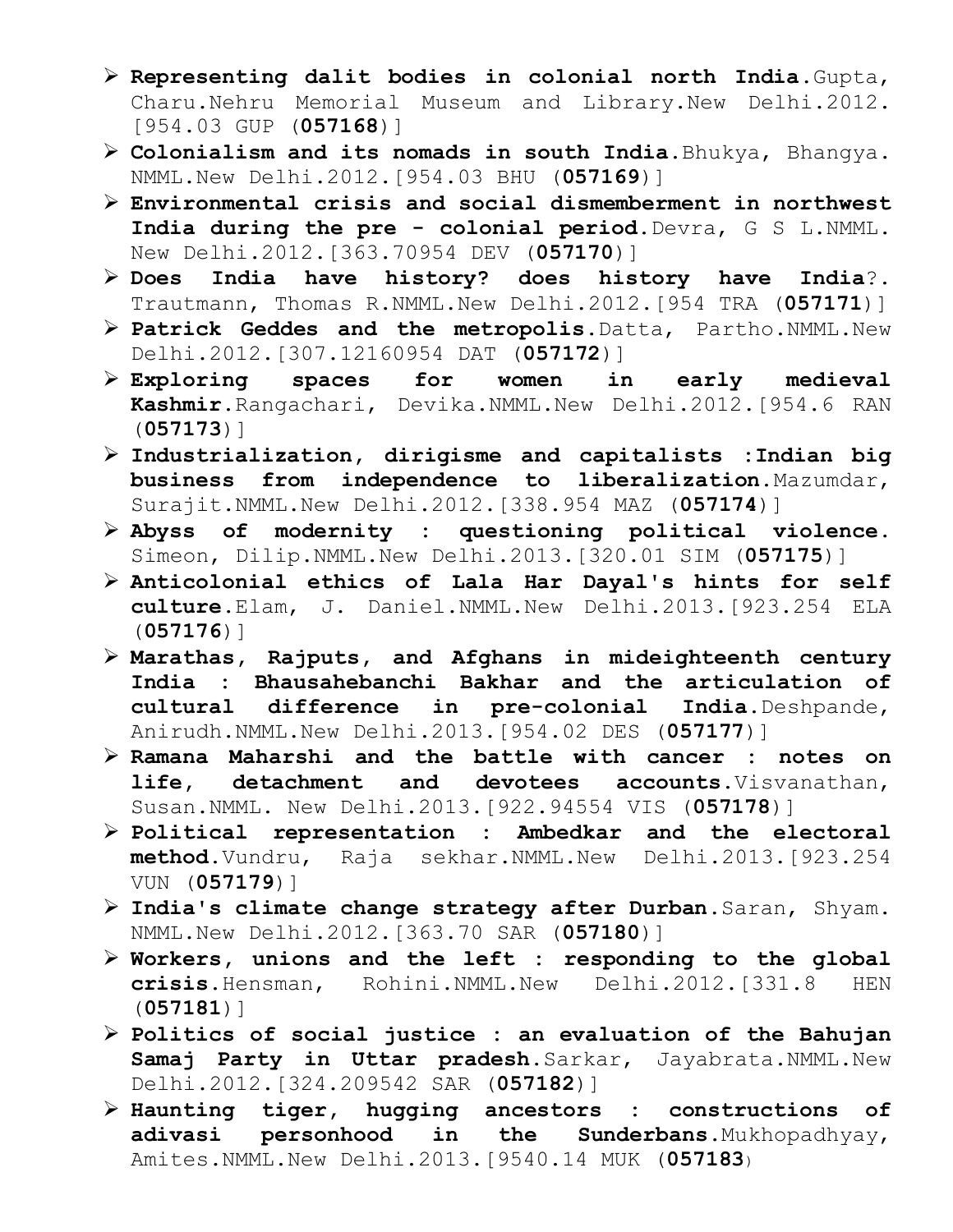- ¾ **Structure and mobility inside a Delhi slum : 1988 2008**. Vijay, Devesh.NMML.New Delhi.2013.[307.3364 VIJ (**057184**)]
- ¾ **2011 Arab uprisings and Israel's national security**.Inbar, Efraim.Begin Sadat Centre for Strategic Studies.Israel. 2012.[956.054 INB (**057185**)]
- ¾ **Strategy for peace with the Palestinians**.Singer, Max. Begin Sadat Centre for Strategic Studies.Israel.2012. [057186 SIN (**057186**)]
- ¾ **Turkish foreign policy in the twenty first century**. Murinson, Alexander.Begin Sadat Centre for Strategic Studies.Israel.2012.[327.561 MUR (**057187**)]
- ¾ **China strategic posture in Tibet autonomous region and India's response.**Vivekanand International Foundation.VIF. New Delhi.2012.[327.5105 VIV(**057188**)]
- ¾ **Strategic trends 2013 : key development in global affairs**. Oliver, Thranert (ed).Centre for Security Studies.Zurich. 2013.[341.2333 OLI(**057189**)]
- ¾ **Annual report 2012-2013**.Ministry of External Affairs. Ministry of External Affairs. New Delhi.2013.[(354.954 MIN(**057190**)]
- ¾ **Iraq : from war to a new authoritarianism**.Dodge, Toby. IISS.London.2012.[956.70443 DOD (**057191**)]
- ¾ **warfare in world history**.Neiberg, Michael S. Routledge. London.2001.[355.009 NEI (**057192**)]
- ¾ **Turkey's Kurdish question**.Barkey, Henri J & Fuller, Graham E.Rowman and Littlefield Publishers,Inc.Lanham.1998. [956.100491597 BAR (**057193**)]
- ¾ **System effects : complexity in political and social life**. Jervis, Robert.Princeton University Press.Princeton.1997. [301 JER (**057194**)]
- ¾ **Policy choices in internal conflicts : governing systems and outcomes.**Raghavan, V R (ed).Vij Books India Pvt Ltd. New Delhi.2013.[320.9 RAG(**057195**)]
- ¾ **India-Australia relations : convergences and divergences**. Gopal, D (ed).Shipra Publication.Delhi.2008.[327.94052 GOP(**057196**)]
- ¾ **Rise of China : Indians perspectives**.Gopal, S (ed) & Manceri, Nabeel A (ed).Lancer Publishers and Distributers. New Delhi.2013.[327.51 GOP(**057197**)]
- ¾ **Troubling Tehran:reflections on geopolitics**. Vishwanathan, Arun (ed) & Nagappa, Rajaram (ed).Pentagon Press.New Delhi.2013.[955 VIS(**057198**)]
- ¾ **Water : a source for future conflicts**.Chaturvedi, A K.Vij Books India Pvt Ltd.New Delhi.2013.[333.7 CHA (**057199**)]